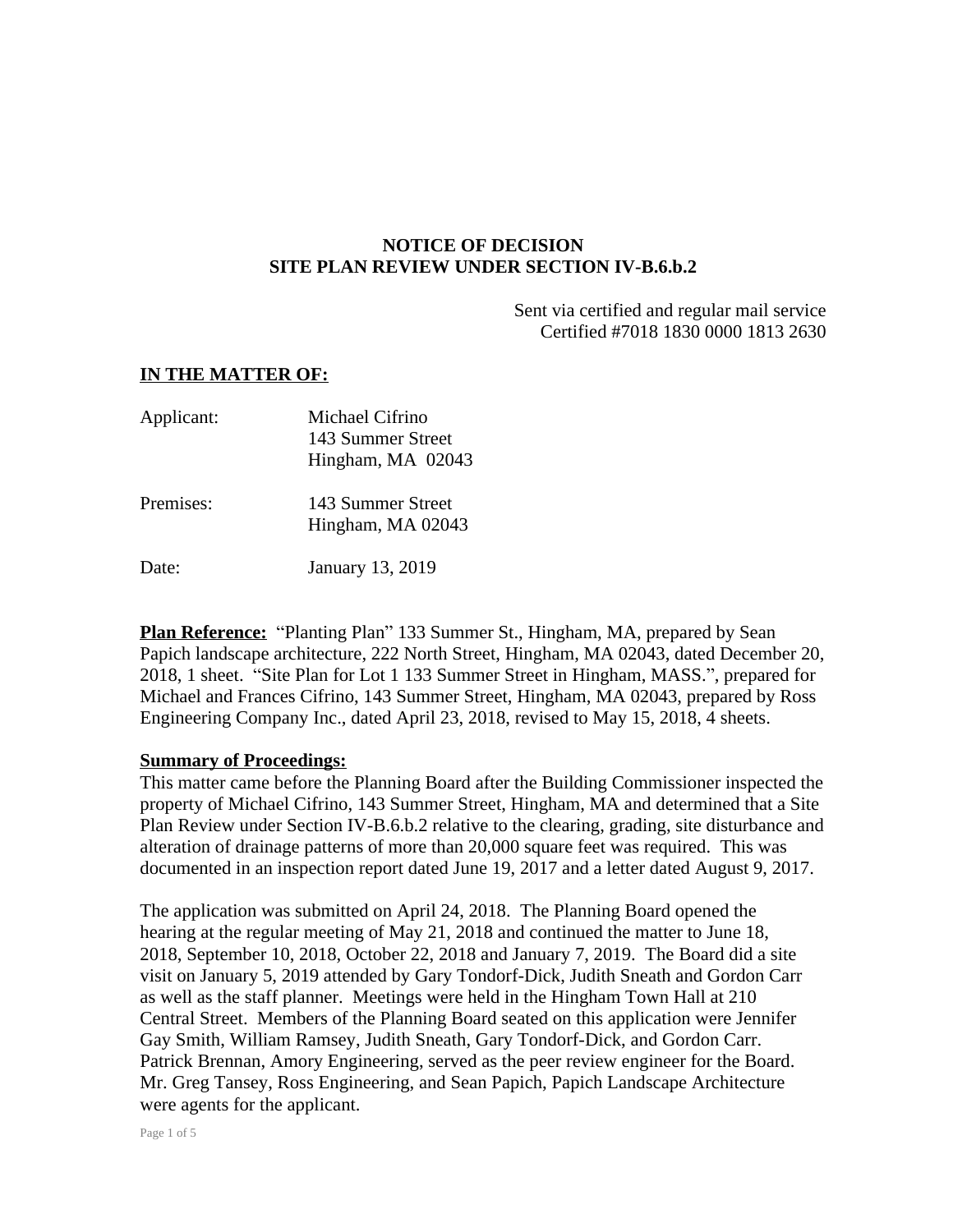The Board reviewed the engineered plan and had questions regarding the changes to the grading and groundcover from the condition of the site before start of work to present day. The Board noted that if the applicant had applied for permits prior to doing the work the Board would have looked at the same criteria including drainage, limits of clearing, options for maintaining sound and site buffers, limiting clearing if possible and proposed grading and landscape material. The Board also noted that when reviewing proposals it is common to seek to mitigate impacts on abutters and also address existing concerns if they exist, particularly relative to drainage. The Board noted the interest indicated by the Hingham Municipal Light Plant in replacing the utility poles in the existing easement as detailed in the January 7, 2019 email communication. The Board discussed the prevalence of ledge on the site and the overall topography sloping towards Summer Street. One concern is the proximity of the settling basin to the roadway and driveway easement and that the overflow would be to the driveway and roadway. The Board discussed that the drainage calculations indicated that the post development flows calculate to be less than the predevelopment (prior to clearing) flows but with the current design some storm water does still discharge from the settling basin across the driveway which is not a desirable condition due to proximity to state layout and icing concerns. The Board discussed options to mitigate this condition and the peer review engineer identified several different strategies that could be designed to do so. The Board was not able to discuss and identify one specific strategy for this project because the Applicant was not in attendance. Ultimately the Board determined that identifying a performance standard regarding the final drainage design was more appropriate than prescribing a particular design solution to mitigate the concern because it still afforded flexibility to the Applicant while ensuring the concern regarding the discharge of water over the driveway easement and into the road is mitigated. The Board reviewed the landscape plan and had specific questions on landscaping which the design engineer, Greg Tansey, was unable to speak to at the January 7, 2019 meeting. The Board specifically considered the proposed landscape plan and the extent to which the sound and sight buffers and overall replanting of landscape material and groundcovers were depicted. The Board felt that overall the caliper and sizes of the plantings proposed were insufficient in size in that numerous years of growth would be required to restore the sound and sight buffer. The Board referred to photographs in the file which show the site prior to the work as being fully wooded with old growth mature trees and stated that there is no opportunity to preserve any of that buffer because this is permitting after the fact. The Board asked Mr. Tansey what the schedule was for implementing the landscape plan and Mr. Tansey stated the applicant's intent is to install the landscape material as soon as possible. The Board heard public comment on the matter after the Board questions were concluded.

Board members then reviewed the project in accordance with the Site Plan Review Criteria contained in Section I-I (6) as follows:

*a. protection of abutting properties against detrimental uses by provision for surface water drainage, fire hydrant locations, sound and site buffers, and preservation of views, light and air, and protection of abutting properties from negative impacts from artificial outdoor site lighting;*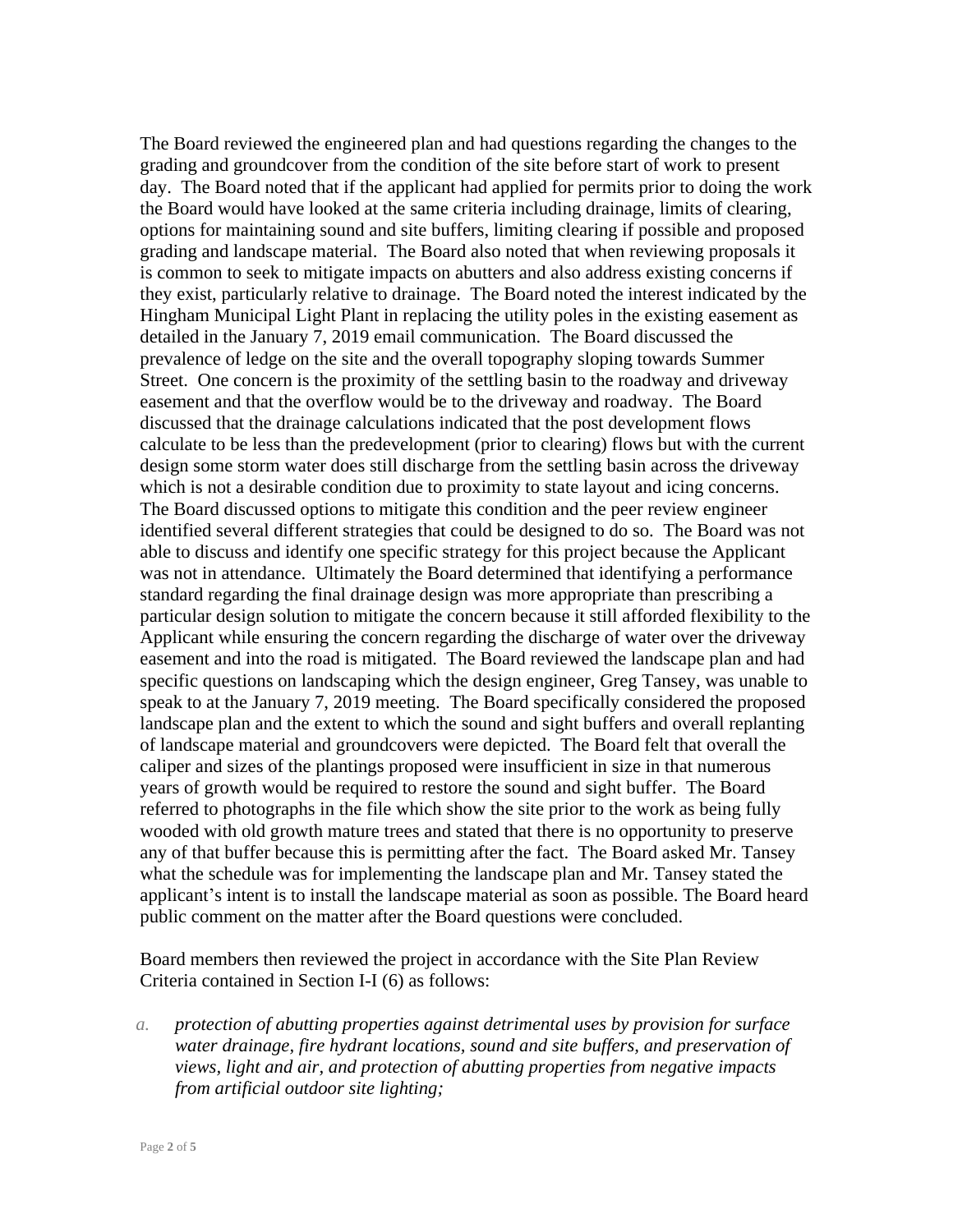The Board found that there is a swale concurrent with the utility easement which will capture and help infiltrate surface water runoff from the eastern portion of the property. The remainder of the site and disturbed area drains towards the north and Summer Street. Any further increase in impervious surfaces on the site would require further drainage analysis**.** No outside lighting is proposed**.** A fence is proposed along the Summer Street frontage

*b. convenience and safety of vehicular and pedestrian movement within the site and on adjacent streets; the location of driveway openings in relation to traffic or to adjacent streets, taking account of grades, sight distances and distances between such driveway entrances, exits and the nearest existing street or highway intersections; sufficiency of access for service, utility and emergency vehicles;*

The Board found that no changes to driveway locations or design are proposed with this project.

*c. adequacy of the arrangement of parking, loading spaces and traffic patterns in relation to the proposed uses of the premises; compliance with the off-street parking requirements of this By-Law;*

The Board found that this is not applicable.

*d. adequacy of open space and setbacks, including adequacy of landscaping of such areas;*

The Board found that the Landscape plan prepared by Sean Papich was submitted on 12- 20-18 and supplemental information on landscaping material submitted 1-7-19.The Board found that the caliper of the trees proposed provides insufficient screening and must be revised. The Board found that this site was cleared prior to application for permit so the number of removed trees greater than 6 inches caliper is not clearly quantified, and that the cleared area was heavily wooded with old growth forest as shown in the photographs in the file. The Board found that the Applicant's agent stated the applicant's intent is to install the landscape material as soon as possible.

*e. adequacy of the methods of disposal of refuse and other wastes resulting from the uses permitted on the site;*

The Board found that this is not applicable.

*f. prevention or mitigation of adverse impacts on the Town's resources, including, without limitation, water supply, wastewater facilities, energy and public works and public safety resources;*

The Board found that the Hingham Municipal Light Plant states that it is imperative that the utility poles within the existing utility easement through the property be replaced prior to final grading work on this project.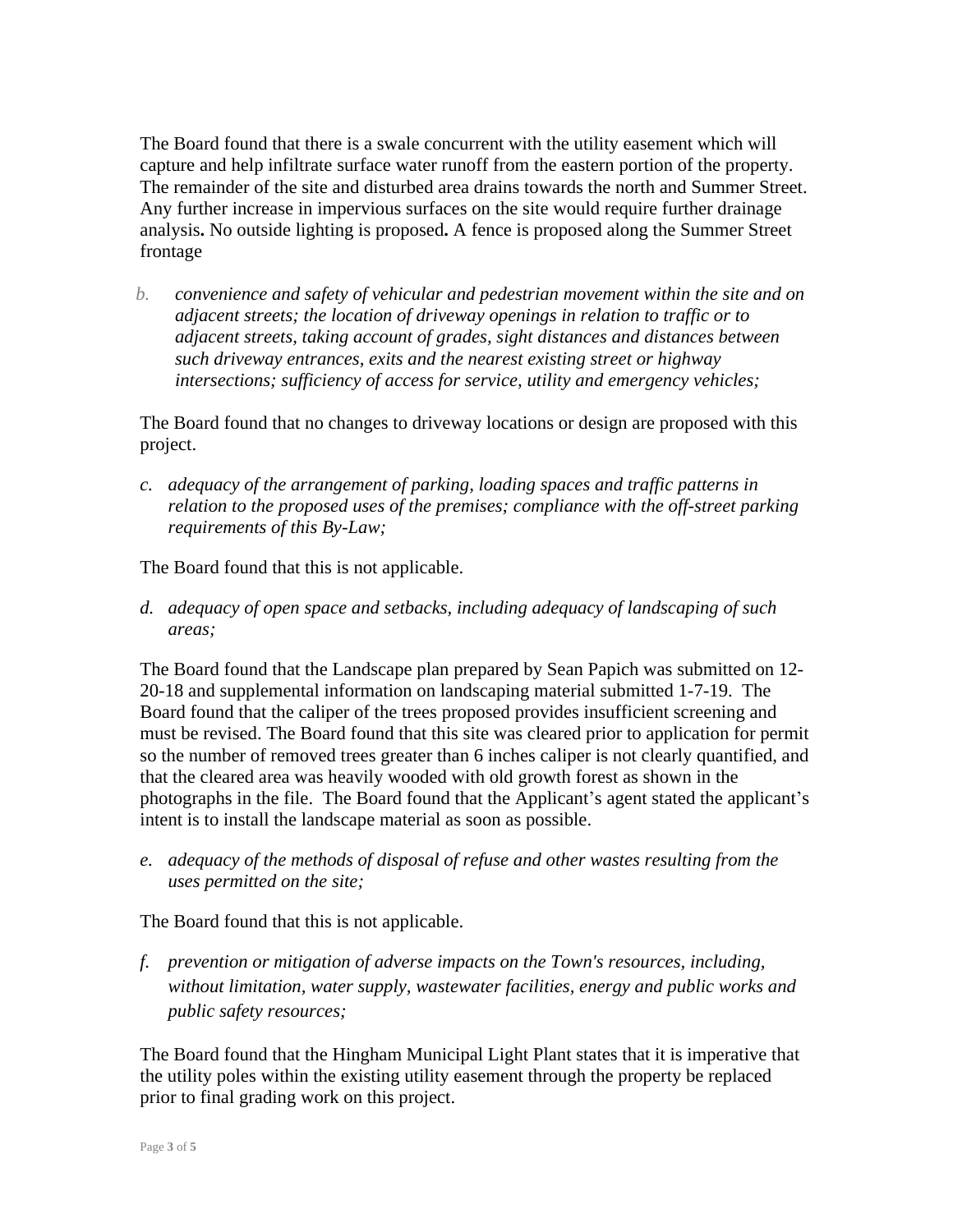*g. assurance of positive stormwater drainage and snow-melt run-off from buildings, driveways and from all parking and loading areas on the site, and prevention of erosion, sedimentation and stormwater pollution and management problems through site design and erosion controls in accordance with the most current versions of the Massachusetts Department of Environmental Protection's Stormwater Management Policy and Standards, and Massachusetts Erosion and Sediment Control Guidelines.*

The Board found that the grading plans have been reviewed by the Peer Review Engineer. The post development flows calculate to be less than the predevelopment (prior to clearing) flows but with the current design some storm water does still discharge from the settling basin across the driveway which is not a desirable condition due to proximity to state layout and icing concerns.

*h. protection of natural and historic features including minimizing: the volume of cut and fill, the number of removed trees of 6 inches caliper or larger, the removal of stone walls, and the obstruction of scenic views from publicly accessible locations;*

The Board found that this site was cleared prior to application for permit so the number of removed trees greater than 6 inches caliper is not clearly quantified. The cleared area was heavily wooded with old growth forest as shown in the photographs in the file.

*i. minimizing unreasonable departure from the character and scale of buildings in the vicinity or as previously existing on or approved for the site.*

The Board found that this is not applicable.

## **DECISION AND VOTE:**

Regarding the requested waivers from the requirements of Section I-I with respect to the submittal of a landscape plan, drainage calculations and a site plan public hearing the Board takes no action as Mr. Tansey stated the requests for waivers have been withdrawn as the materials have been submitted and the waivers are no longer needed.

It was Moved, Seconded and SO VOTED to APPROVE the Site Plan Review application for 143 Summer Street as presented and as shown on the plans titled "Planting Plan" 133 Summer St., Hingham, MA, prepared by Sean Papich landscape architecture, 222 North Street, Hingham, MA 02043, dated December 20, 2018, 1 sheet, and "Site Plan for Lot 1 133 Summer Street in Hingham, MASS.", prepared for Michael and Frances Cifrino, 143 Summer Street, Hingham, MA 02043, prepared by Ross Engineering Company Inc., dated April 23, 2018, revised to May 15, 2018, 4 sheets, based on the findings and subject to the following conditions:

- 1. Applicant is responsible for securing all required State and Local permits.
- 2. Any changes to the site as designed or any proposed increase in impervious surface on the site requires a modification of site plan with associated drainage review to mitigate any associated increases in runoff.
- 3. No outside lighting shall be installed as part of this project.